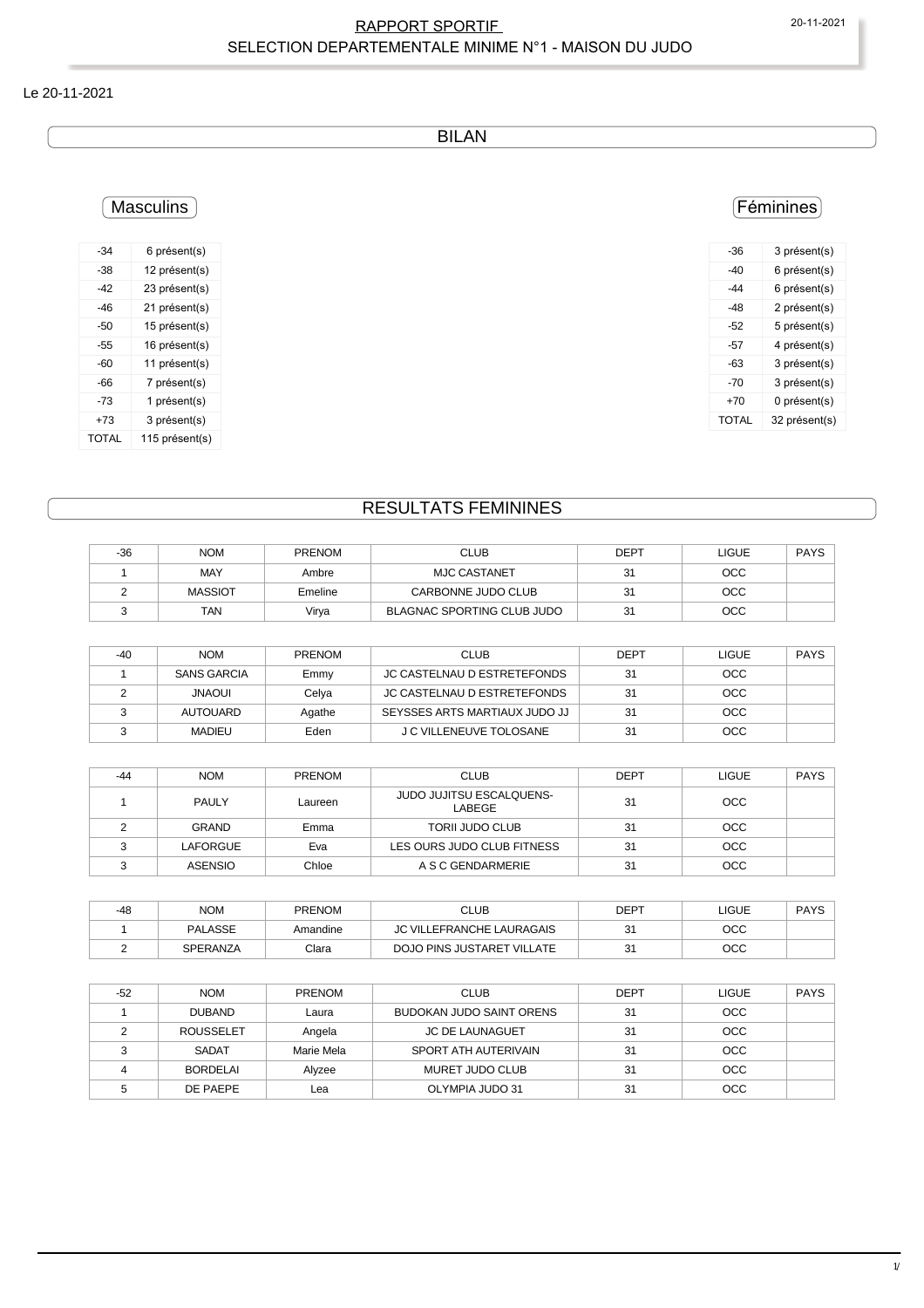#### RAPPORT SPORTIF 20-11-2021 SELECTION DEPARTEMENTALE MINIME N°1 - MAISON DU JUDO

| $-57$ | <b>NOM</b>                           | PRENOM  | <b>CLUB</b>                               | DEPT | <b>LIGUE</b> | <b>PAYS</b> |
|-------|--------------------------------------|---------|-------------------------------------------|------|--------------|-------------|
|       | <b>DAMENLINCOURT</b><br><b>SOTER</b> | Shayna  | <b>JUDO JUJITSU ESCALQUENS-</b><br>LABEGE | 31   | <b>OCC</b>   |             |
|       | LEGER                                | Nalya   | <b>JUDO CLUB CASTELGINEST</b>             | 31   | <b>OCC</b>   |             |
|       | <b>CASSIN</b>                        | Melissa | MURET JUDO CLUB                           | 31   | <b>OCC</b>   |             |
|       | CAZAJOUS-<br><b>HUBERT</b>           | Lisa    | US RAMONVILLE                             | 31   | <b>OCC</b>   |             |

| $-63$ | <b>NOM</b>     | <b>PRENOM</b> | <b>CLUB</b>                | <b>DEPT</b> | LIGUE      | <b>PAYS</b> |
|-------|----------------|---------------|----------------------------|-------------|------------|-------------|
|       | <b>VRIGNON</b> | Manon         | SPORTING CLUB PLAISANCE    | 31          | <b>OCC</b> |             |
|       | <b>DZAFIC</b>  | Alissa        | LES OURS JUDO CLUB FITNESS | 31          | <b>OCC</b> |             |
|       | <b>SEVILLE</b> | Romane        | BUDOKAN JUDO SAINT ORENS   | 31          | <b>OCC</b> |             |

| $-70$ | <b>NOM</b>     | <b>PRENOM</b> | <b>CLUB</b>              | <b>DEPT</b> | LIGUE      | <b>PAYS</b> |
|-------|----------------|---------------|--------------------------|-------------|------------|-------------|
|       | <b>COUDERT</b> | Ondine        | <b>TORII JUDO CLUB</b>   | 31          | <b>OCC</b> |             |
|       | FERNANDEZ      | Zoe           | J C.FONTENILLES-LEGUEVIN | 31          | <b>OCC</b> |             |
|       | <b>GILLET</b>  | Gwenaelle     | TOAC                     | 31          | <b>OCC</b> |             |

| DAVC<br><b>NOM</b><br><b></b><br>----<br><b>IGUE</b><br>CLUB<br>$\overline{\phantom{0}}$<br>PRENC<br>:Nom<br>ັບ∟<br>$ -$ |
|--------------------------------------------------------------------------------------------------------------------------|
|--------------------------------------------------------------------------------------------------------------------------|

### RESULTATS MASCULINS

| $-34$ | <b>NOM</b>       | <b>PRENOM</b> | CLUB                               | <b>DEPT</b> | <b>LIGUE</b> | <b>PAYS</b> |
|-------|------------------|---------------|------------------------------------|-------------|--------------|-------------|
|       | MUZZOLINI        | Hugo          | AVENIR JUDO 31                     | 31          | <b>OCC</b>   |             |
|       | LUTA             | Bixente       | <b>JUDO CLUB QUINT-FONSEGRIVES</b> | 31          | <b>OCC</b>   |             |
|       | <b>MARC</b>      | Thomas        | SPORT ATH AUTERIVAIN               | 31          | <b>OCC</b>   |             |
|       | <b>PRUDHOMME</b> | Matheo        | LES OURS JUDO CLUB FITNESS         | 31          | <b>OCC</b>   |             |

| $-38$ | <b>NOM</b>                        | <b>PRENOM</b> | <b>CLUB</b>                   | <b>DEPT</b> | LIGUE      | <b>PAYS</b> |
|-------|-----------------------------------|---------------|-------------------------------|-------------|------------|-------------|
|       | <b>DESROUSSEAUX</b>               | Jules         | AVENIR JUDO 31                | 31          | <b>OCC</b> |             |
| 2     | <b>MONTY</b>                      | Ruben         | <b>BALMA SAINT EXUPERY 31</b> | 31          | <b>OCC</b> |             |
| 3     | CRABETTE                          | Martin        | BLAGNAC SPORTING CLUB JUDO    | 31          | OCC        |             |
| 3     | <b>HAXAIRE</b>                    | Emmanuel      | LES OURS JUDO CLUB FITNESS    | 31          | <b>OCC</b> |             |
| 5     | <b>BERGES</b>                     | Tom           | SPORTING CLUB PLAISANCE       | 31          | <b>OCC</b> |             |
| 5     | <b>GUAUS</b>                      | Owen          | <b>JUDO CLUB FROUZINS</b>     | 31          | <b>OCC</b> |             |
|       | <b>BERGES</b>                     | Ugo           | SPORTING CLUB PLAISANCE       | 31          | <b>OCC</b> |             |
|       | <b>ARENAS</b><br><b>RODRIGUEZ</b> | Maxence       | DOJO PINS JUSTARET VILLATE    | 31          | OCC        |             |

| $-42$         | <b>NOM</b>        | <b>PRENOM</b> | <b>CLUB</b>                      | <b>DEPT</b> | <b>LIGUE</b> | <b>PAYS</b> |
|---------------|-------------------|---------------|----------------------------------|-------------|--------------|-------------|
|               | DE BOUARD         | Ernest        | AVENIR JUDO 31                   | 31          | <b>OCC</b>   |             |
| $\mathcal{P}$ | <b>GALLATO</b>    | Robin         | BLAGNAC SPORTING CLUB JUDO       | 31          | <b>OCC</b>   |             |
| 3             | <b>DARNIS</b>     | Amael         | LES OURS JUDO CLUB FITNESS       | 31          | <b>OCC</b>   |             |
| 3             | SOULIE            | Hugo          | SEYSSES ARTS MARTIAUX JUDO<br>JJ | 31          | OCC          |             |
| 5             | PELLEGRINO        | <b>Ilann</b>  | LES OURS JUDO CLUB FITNESS       | 31          | <b>OCC</b>   |             |
| 5             | <b>BUISSON</b>    | Florent       | JUDO AUSSONNE BUSHIDO            | 31          | <b>OCC</b>   |             |
|               | <b>FAURE</b>      | Leandro       | SAINT CLAR MULTI-SPORTS          | 31          | <b>OCC</b>   |             |
|               | <b>BENAGROUBA</b> | Gharis        | MURET JUDO CLUB                  | 31          | <b>OCC</b>   |             |